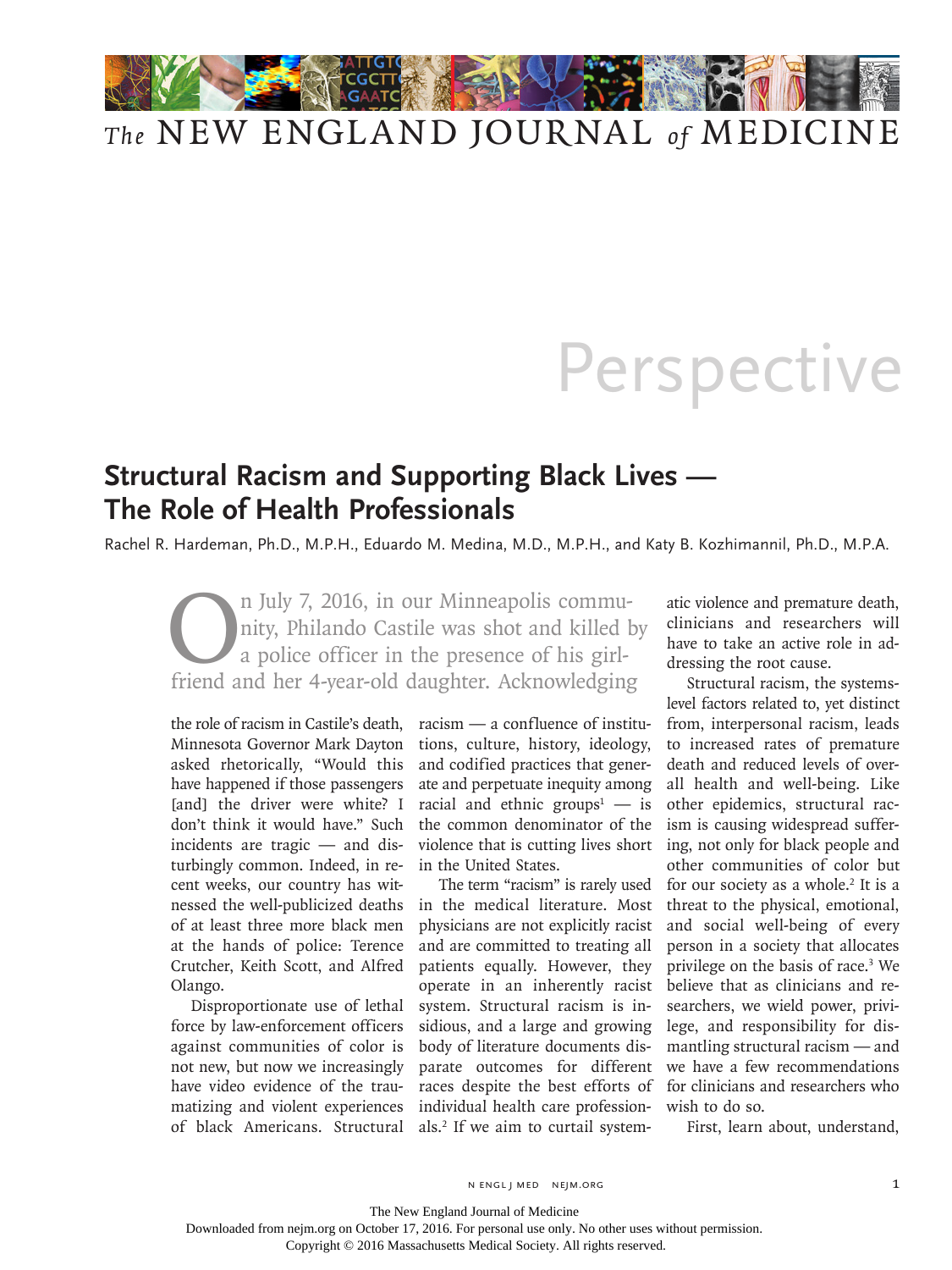and accept the United States' racist roots. Structural racism is born of a doctrine of white supremacy that was developed to justify mass oppression involving economic and political exploitation.3 In the United States, such oppression was carried out through centuries of slavery premised on the social construct of race.

Our historical notions about race have shaped our scientific research and clinical practice. For example, experimentation on black communities and the segregation of care on the basis of race are deeply embedded in the U.S. health care system.<sup>4</sup> Disparate health outcomes and systematic inequalities between black Americans and white Americans in terms of wealth, well-being, and quality of life must be seen as extensions of a historical context in which black lives have been devalued. We would argue that health care professionals have an individual and a collective responsibility to understand the historical roots of contemporary health disparities.

Second, understand how racism has shaped our narrative about disparities. Researchers and clinicians have long used rhetoric implying that differences between races are intrinsic, inherited, or biologic. Pre–Civil War physicians attributed poor health among slaves to their biologic inferiority rather than to their conditions of servitude.4 Such beliefs persist today: a study published earlier this year revealed that 50% of white medical students and residents hold false beliefs about biologic differences between black and white people (e.g., black people's skin is thicker; black people's blood coagulates more quickly).<sup>5</sup> Implicit bias and false beliefs are

common — indeed, we all hold them — and it's incumbent on us to challenge them, especially when we see them contributing to health inequities.

Third, define and name racism. In health care and health services research, we need consistent definitions and accurate vocabulary for measuring, studying, and discussing race and racism and their relationships to health. Armed with historical knowledge, we can recognize that race is the "social classification of people based on phenotype" — "the societal box into which others put you based on your physical features," as Camara Jones of the National Center for Chronic Disease Prevention and Health Promotion puts it. Racism, Jones continues, "is a system of structuring opportunity and assigning value based on phenotype (race) that: unfairly disadvantages some individuals and communities; unfairly advantages other individuals and communities; [and] undermines realization of the full potential of the whole society through the waste of human resources."1 If we acknowledge and name racism in our work, writing, research, and interactions with patients and colleagues, we can advance understanding of the distinction between racial categorization and racism and clear the way for efforts to combat the latter.

To pursue those efforts, we will have to recognize racism, not just race. We frequently measure and assess differences according to race. Patients check race boxes on forms; clinicians and health systems may assess racial differences in care; and researchers include race as a variable in regression models. When a person's race is ascertained and used in measurement, is it merely an indicator for race, or does it mask or mark racism? For example, race is often used as an input in diagnostic algorithms (e.g., for hypertension or diabetes), which may deflect attention from underlying causes — beyond biology — that may be contributing to the medical condition. Black Americans, on average, have more poorly controlled diabetes and higher rates of diabetes complications than white Americans. Successful treatment of such chronic conditions requires attention to structural factors and social determinants of health, but antiracism strategies are rarely recommended for improving diabetes control. Perhaps if we shift our clinical and research focus from race to racism, we can spur collective action rather than emphasizing only individual responsibility.

Finally, to provide clinical care and conduct research that contributes to equity, we believe it's crucial to "center at the margins" — that is, to shift our viewpoint from a majority group's perspective to that of the marginalized group or groups. Historical and contemporary views of economics, politics, and culture, informed by centuries of explicit and implicit racial bias, normalize the white experience. In describing Castile's death, for example, Governor Dayton noted that the tragedy was "not the norm" in our state — revealing a deep gap between his perception of "normal" and the experiences of black Minnesotans.

Centering at the margins in health care and research will require re-anchoring our academic and health care delivery systems — specifically, diversifying the workforce, developing community-

n engl j med nejm.org

The New England Journal of Medicine

Downloaded from nejm.org on October 17, 2016. For personal use only. No other uses without permission.

Copyright © 2016 Massachusetts Medical Society. All rights reserved.